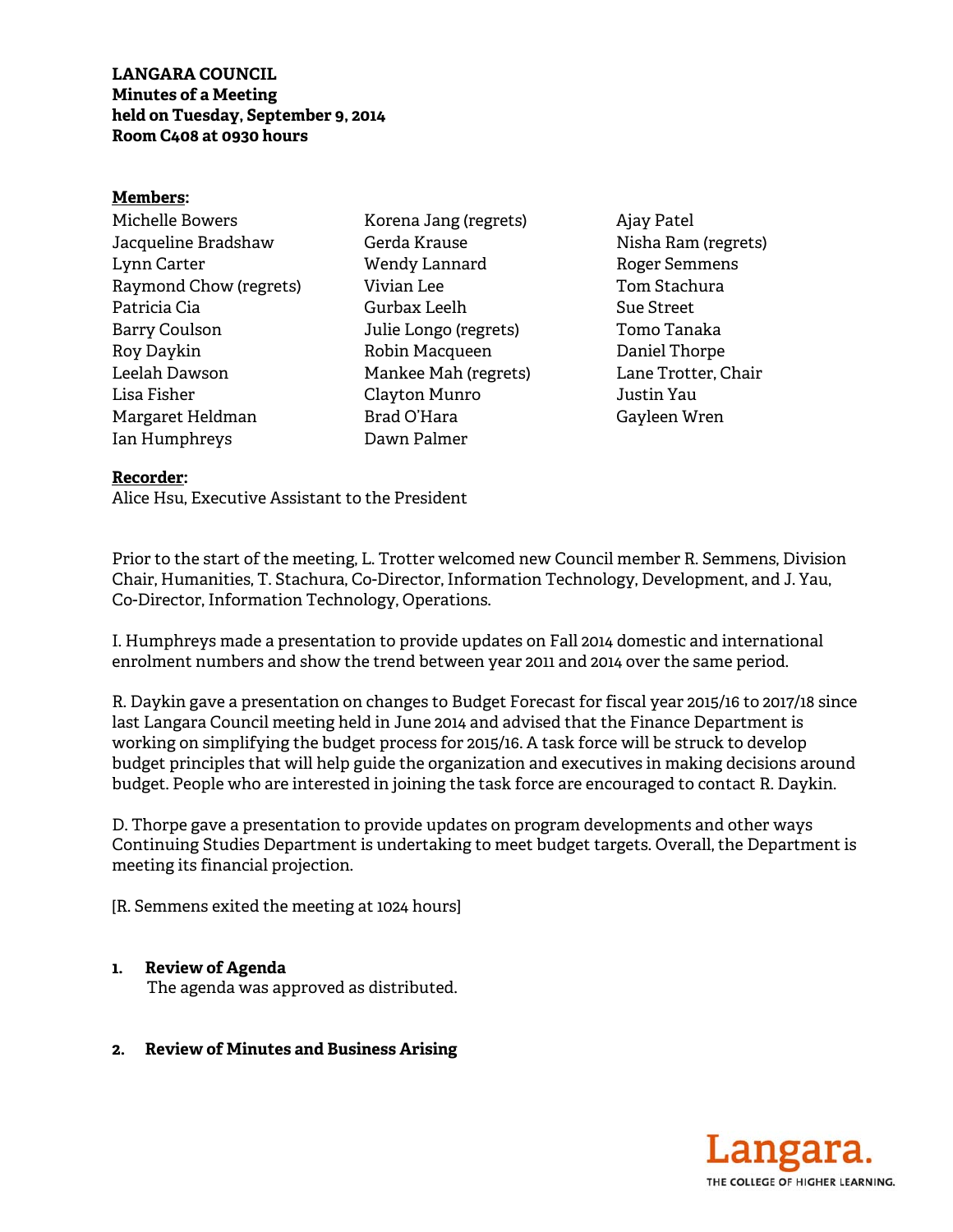## **a) Draft Minutes of the Meeting held on June 17, 2014**

The minutes of the meeting held on June 17, 2014 were accepted.

# **3. STANDING ITEMS**

### **a) Building Update**

W. Lannard advised that the construction for the new Science and Technology Building continues to be on schedule. Basement walls and floor will be complete by the end of September 2014, and the steel structure will start after closing off the basement in early October. W. Lannard also advised that Parking and traffic flow are being monitored closely. While the parking situation appears to be adequate, traffic flow on Ontario Street started to s backup in the later afternoon. The contractor has been placing a person at the corner of Ontario Street to control the traffic light between 3:30 p.m. and 5:00 p.m.

In response to a question, W. Lannard advised that all works that have been done on Ontario Street are directed by the City of Vancouver.

In response to a concern, W. Lannard advised that the contractor will be talking to the City about the possibility of changing the timing of the traffic light at the corner of Ontario Street.

In response to a question, W. Lannard advised that the contractor will continue to place a person at Ontario and 49th avenue for as long as we need them to be there.

### **4. CURRICULUM ITEMS**

### **a) Education Council Meeting held on June 17, 2014**

G. Krause referred to the summary report of the Education Council meeting held on June 17, 2014 and highlighted the following:

- Langara School of Management will be offering two new Post Degree Diplomas aiming to attract international and domestic students who come from a broad range of education backgrounds that are not business or management and wish to get themselves job ready.
- The curriculum of Associate of Arts in Psychology was redesigned to align with the Flexible Pre-Major in Psychology as specified by BCCAT.
- Some new courses were created for the new Post Degree Diplomas and the Journalism Program got a new Introduction to Online Journalism course.
- The first Langara College Academic Plan was approved.

The Education Council summary report for June 17, 2014 was received for information.



## **5. FOR INFORMATION**